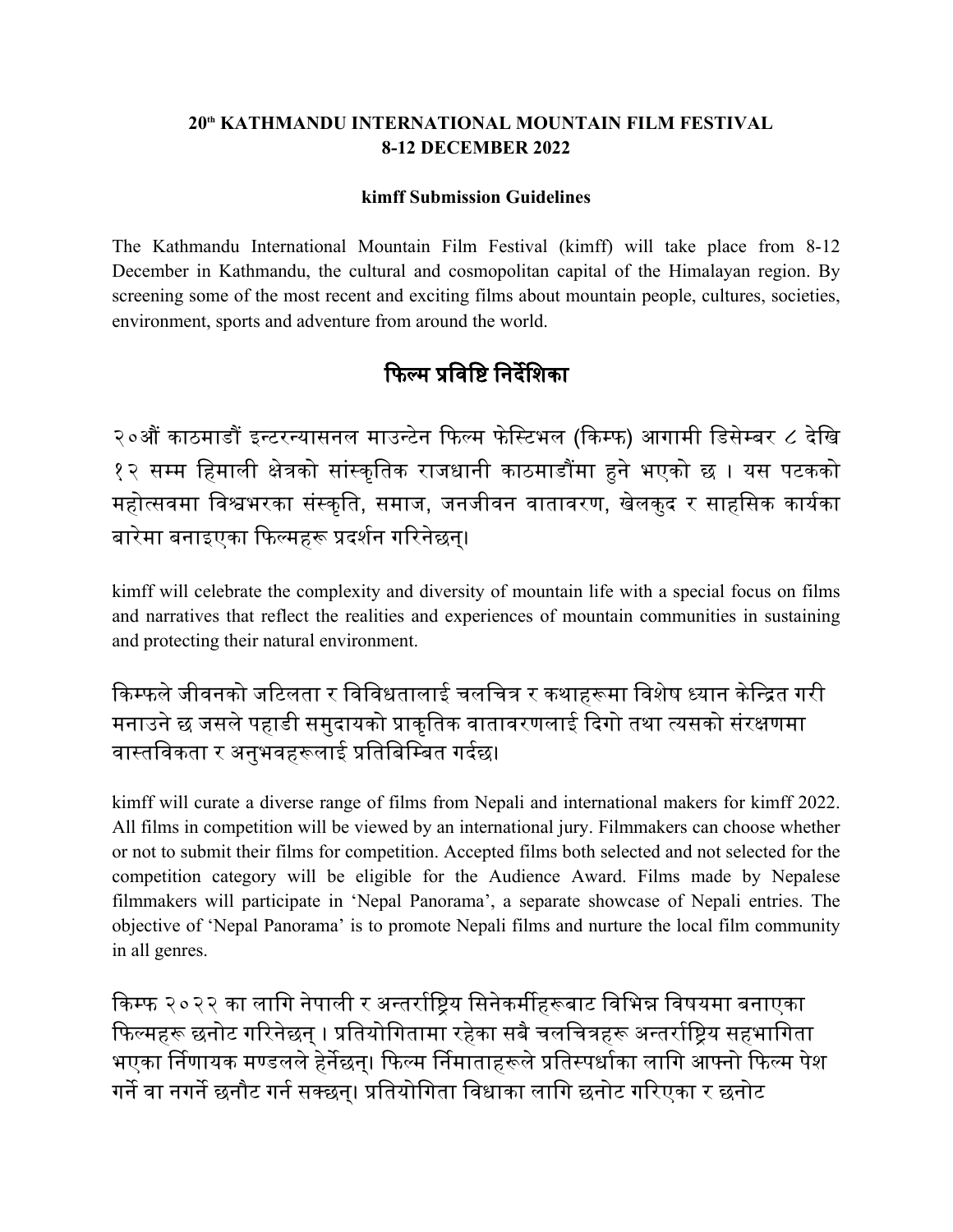नगरिएका दुवै स्वीकृत चलचित्रहरू पुरस्कारका लागि योग्य हुनेछन्। 'नेपाल पानोरमा' मा नेपाली चलचित्र र्निमाताहरुले र्निमाण गरेका चलचित्रहरु नेपाली कलाकारहरुको छुट्टै प्रदर्शनीमा सहभागी हुनेछन् । 'नेपाल पानोरमा' को उद्देश्य नेपाली चलचित्रलाई प्रवर्द्धन गर्नु र सबै विधामा प्रोत्साहन गर्नु हो ।

In the presence of filmmakers, film enthusiasts, critics, scholars, authors, journalists, artists, activists and mountaineers, the festival will include discussion forums, on-demand screenings, guest lectures, and exhibitions of books and photographs, and, workshops for filmmakers.

चलचित्रकर्मी, चलचित्रप्रेमी, समीक्षक, बुद्धिजीवी, लेखक, पत्रकार, कलाकार, पर्वतारोही र दर्शकहरुको उपस्थितिमा महोत्सवमा छलफल मञ्च. मागबमोजिम फिल्म प्रदर्शनी. अतिथि ायान, पुतक तथा तिबरको दशनी र चलिचकमहका लािग कायशाला आदको आयोजना गरनेछ ।

## **CRITERIA**

Films made after **1 January 2020** are eligible for entry. To ensure that the full range of mountain issues will be available to the participants and audience of kimff, no restrictions have been set in terms of discipline, genre, length, and format of the films. The entries can be documentaries, fulllength features, shorts, animation or experimental. Films can be on any theme including ethnography, adventure, investigative reportage, abstract, or personal narratives.

## मापदण्ड

<mark>१ जनवरी २०२०</mark> पछि बनेका चलचित्रहरू प्रवेशका लागि योग्य हुनेछन्। हिमाली मुद्दाहरूको पूर्ण दायरा किम्फका सहभागीहरू र दर्शकहरूका लागि उपलब्ध हुनेछ भनी सुनिश्चित गर्न, चलचित्रहरूको अनुशासन, विधा, लम्बाइ र ढाँचामा कुनै प्रतिबन्धहरू तोकिएको छैन। फिल्महरू वृत्तचित्रहरू, पूर्ण-लम्बाइका, छोटा फिल्महरू, एनिमेसन वा प्रयोगात्मक हुन सक्छन्। चलचित्रहरू एथनोग्राफी, साहसिक, खोजी रिपोर्ट वा व्यक्तिगत कथाका विषयवस्तु समेटिएका हन सक्छन्।

## **ENTRY CONDITIONS**

Entry is free of cost. Entries without the duly completed entry form will not be considered. All entries must be accompanied by a labeled film promo image (800px  $*$  600px/ 72 dpi) for use in the festival catalogue and promotion. Films once entered cannot be withdrawn. The cost of mailing the films to kimff must be covered by the entrants themselves. The festival will not be responsible for any loss, damage, and/or delay of films in transit.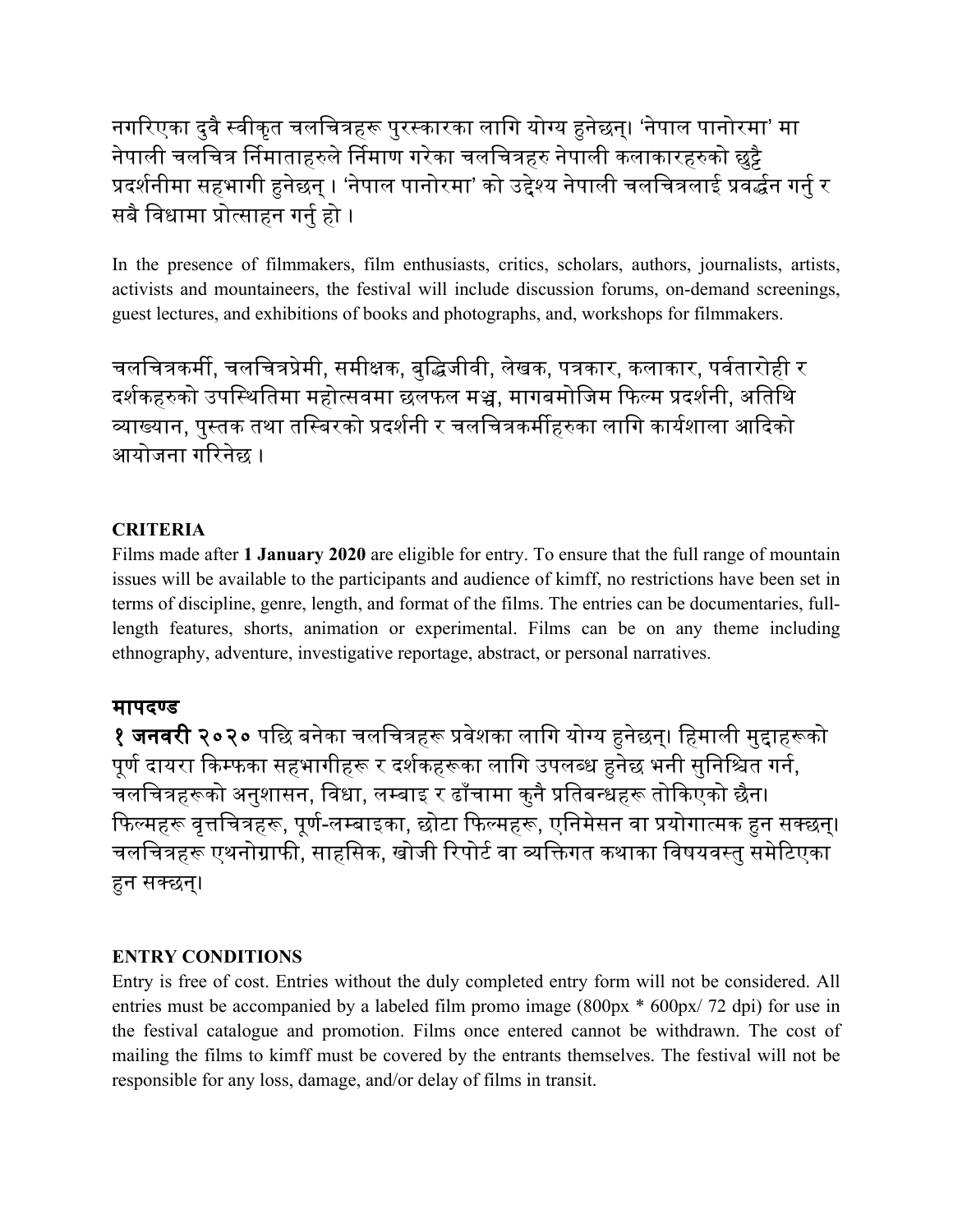Films in languages other than English must have English subtitles otherwise they shall not be considered for selection.

# फिल्म प्रवेशका सर्तहरू

फिल्म प्रवेशका लागि कुनै शुल्क लाग्ने छैन। किम्फले विधिवत रूपमा पूरा गरिएको प्रविष्टि फारम बिनाका फिल्महरू छनोटका लागि मान्य हुनेछैन। किम्फको क्याटलग र प्रवर्द्धन कार्यमा प्रयोगको लागि सबै प्रविष्टिहरू लेबल गरिएको फिल्म प्रोमो छवि (800px \* 600px/ 72 dpi) साथै राखिएको हुनुपर्नेछ। एक पटक प्रविष्ट गरिएका चलचित्रहरू फिता लिन सकिने छैन <u>kimff लाई फिल्म पठाउँदा लाग्ने खर्च फिल्म र्निमाता आफैंले बेहोर्नुपर्छ। विभिन्न माध्यमबाट</u> महोत्सवमा पठाइएका फिल्महरू हानि, क्षति भएमा वा ढिलो गरी आएमा किम्फ जिम्मेवार नेछैन।

अङ्ग्रेजी बाहेक अन्य भाषाहरूमा भएका चलचित्रमा अङ्ग्रेजी उपशीर्षकहरू अनिवार्य हुनुपर्नेछ अयथा ितनीहलाई छनोट गरने छैन।

## **SUBMISSION DEADLINE FOR ENTRIES**

All entries must reach the kimff Secretariat in Kathmandu by 2 September 2022**.**

# फम पठाउने समयसीमा

फिल्महरू **२ सेप्टेम्बर २०२२** सम्ममा काठमाडौंको किम्फ सचिवालयमा आइपुग्नुपर्छ।

## **SENDING PROCEDURES**

Entries for selection will be accepted only in MP4 format either sent to us by courier, preferably in a Flash or Portable Hard drive or by a downloadable 'direct' link (Google Drive, Dropbox, We Transfer, Mega etc.). If sent by courier, in order to facilitate customs procedures, the entry package should be labeled "*Only for cultural purpose, no commercial value.*"

# पठाउने प्रक्रिया

छनौटका लागि फिल्महरू MP4 ढाँचामा मात्र स्वीकार गरिनेछन्। कुरियरद्वारा हामीलाई फ्ल्यास वा पोर्टेबल हार्ड डाइभमा पठाइएमा वा डाउनलोड गर्न मिल्ने 'डायरेक्ट' लिङ्क (Google डाइभ, डुपबक्स, वी ट्रान्सफर, मेगा आदि) मार्फत । कुरियरबाट पठाइएका फिल्महरूलाई भन्सार प्रक्रियाबाट सजिलैसित छुटाउन प्याकेटमा "केवल सांस्कृतिक उद्देश्यका लागि, व्यापारिक प्रयोजनका लागि होइन" भनी स्पष्टमा रूपमा उल्लेख भएको हुनपर्छ।

## **FILM SELECTION**

All entries will be viewed by a preview committee and the selection will be completed by 16 October 2022**.** The directors and /or producers of accepted entries will be immediately notified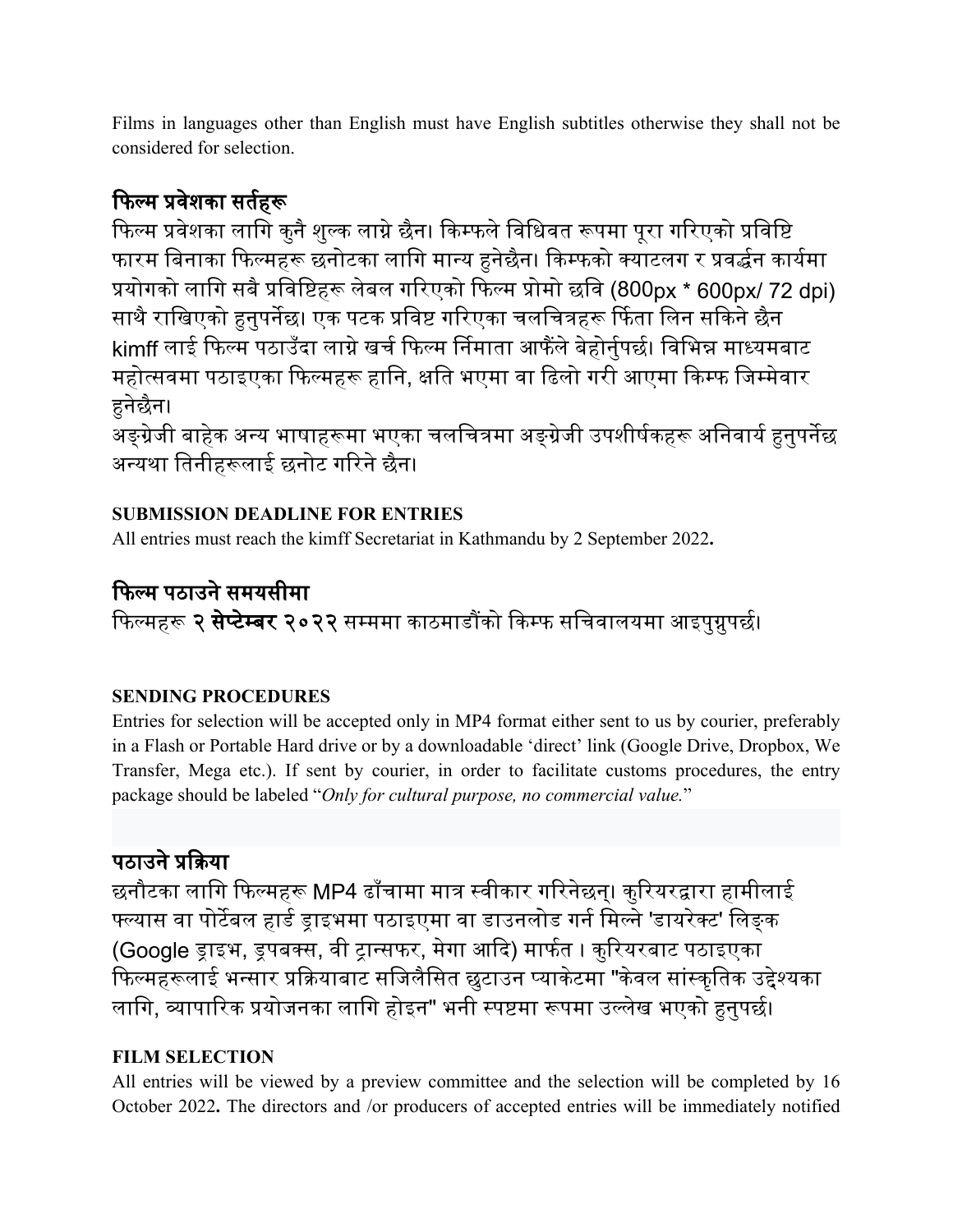and requested to send copies in professional video formats for screening at the festival. *The festival does not send out rejection letters.*

The preview committee will decide whether the films selected for 'Nepal Panorama' will be screened in the international section.

# फमको छनौट

प्राप्त भएका सबै फिल्महरू किम्फ छनोट समितिले छान्नेछ। छनोट कार्य १६ अक्टोबर २०२२ सम्म पूरा हुनेछ। यसको जानकारी निर्देशक/र्निमाताहरूलाई तुरून्त दिइनेछ। महोत्सवमा प्रदर्शनका लागि छानिएका फिल्म व्यावसायिक भिडियोको फर्म्याटमा पठाउनु पर्नेछ। छनोटमा नपरेका फमहलाई खबर पठाइने छैन।

'नेपाल पानोरमा'का लागि छनोट भएका चलचित्रलाई अन्तर्राष्ट्रिय खण्डमा प्रदर्शन गर्ने कि नगर्ने भन्ने निणय छनोट समितिले गर्नेछ ।

## **SUBMISSION DEADLINE FOR FINAL PRINT OF SELECTED ENTRIES**

The professional video format for screening should reach the kimff Secretariat by 13 November 2022.

### **Please note, as a matter of policy kimff does not pay screening fees.**

# छनोट गरिएका फिल्मको फाइनल कपी **१३ नोभेम्बर २०२२** सम्म kimff सचिवालयमा आइपग्न पर्नेछ।

# फिल्म प्रदर्शन गरेबापत किम्फले कुनै पनि शुल्क तिर्ने छैन।

### **FORMAT FOR FINAL SUBMISSION**

The format for final submission is preferably in Flash Drive/Hard Drive in the following format.

| Video Container:  | MP4, MOV, MPG/MPEG, TS/M2TS           |
|-------------------|---------------------------------------|
| Video Resolution: | 1920x1080 (Recommended), 1280x720     |
| Video Codec:      | $AVC/h.264/x264$ (Recommended), mpeg2 |
| Audio Codec:      | AC3 (Recommended), AAC                |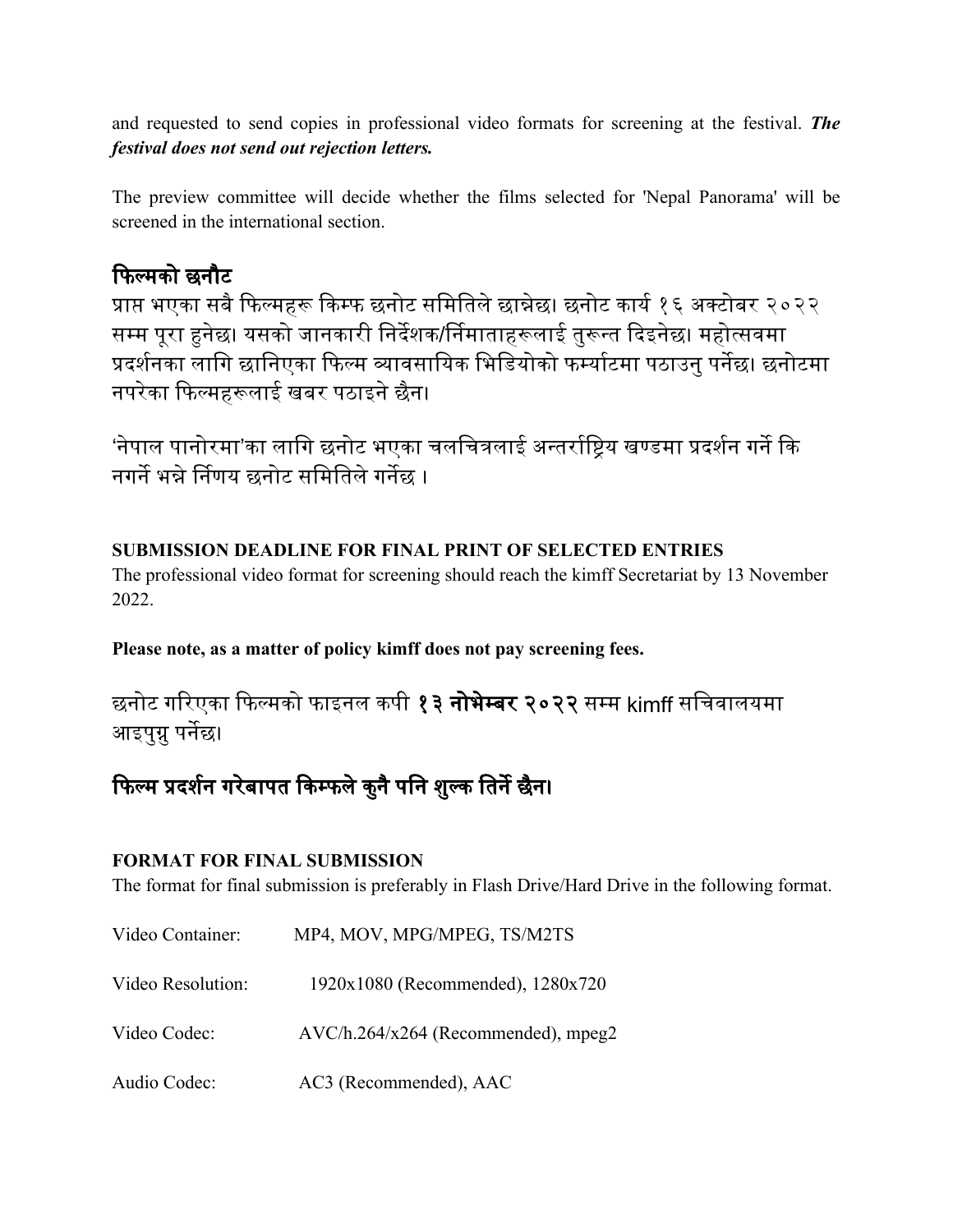Audio Channels: 2.0 (Stereo) (Recommended), 5.1 (Only in AC3)

Subtitles: Hard Coded (Burnt-in to video on the picture area) (Placing the subtitles on the bottom black bar of the video is strongly discouraged)

*The guidelines provided above should be followed strictly.*

प्रदर्शनका लागि छनोट गरिएका फिल्म निम्न ढाँचामा पठाउनुपर्नेछः फाइनल फिल्म फ्ल्यास डाइभ/हार्ड डाइभमा पठाउन् उपयुक्त हुनेछ।

अथवा, िभिडयो कटेनर: MP4, MOV, MPG/MPEG, TS/M2TS

अथवा, िभिडयो रजोयुसन: 1920x1080 (िसफारस गरएको), 1280x720

अथवा, िभिडयो कोडेक: AVC/h.264/x264 (िसफारस गरएको), mpeg2

अथवा, अडियो कोडेक: AC3 (सिफारिस गरिएको), AAC

अथवा, अडियो च्यानलहरू: 2.0 (स्टेरियो) (सिफारिस गरिएको), 5.1 (AC3 मा मात्र)

उपशीर्षकहरू: हार्ड कोडेड (फोटो क्षेत्रमा भिडियोमा बर्न-इन) (उपशीर्षकहरू राख्दै भिडियोको तलको कालो पट्टी कडा रूपमा निरुत्साहित छ)

# फिल्मकर्मीहरूबाट माथि दिइएका निर्देशनहरूको पालना हने अपेक्षा गरिन्छ।

## **PROMOTIONAL MATERIAL**

The festival may use up to 10 percent of the entry's running time for promotional purposes.

## चार सामी

महोत्सवले प्रवर्द्धनका लागि फिल्म समयावधिको १० प्रतिशतसम्मको फुटेज प्रयोग गर्न सक्छ।

### **JURY AND AWARDS**

Cash prizes, along with citations and trophies, will be awarded for overall excellence to the directors of the three best documentaries chosen by an international jury.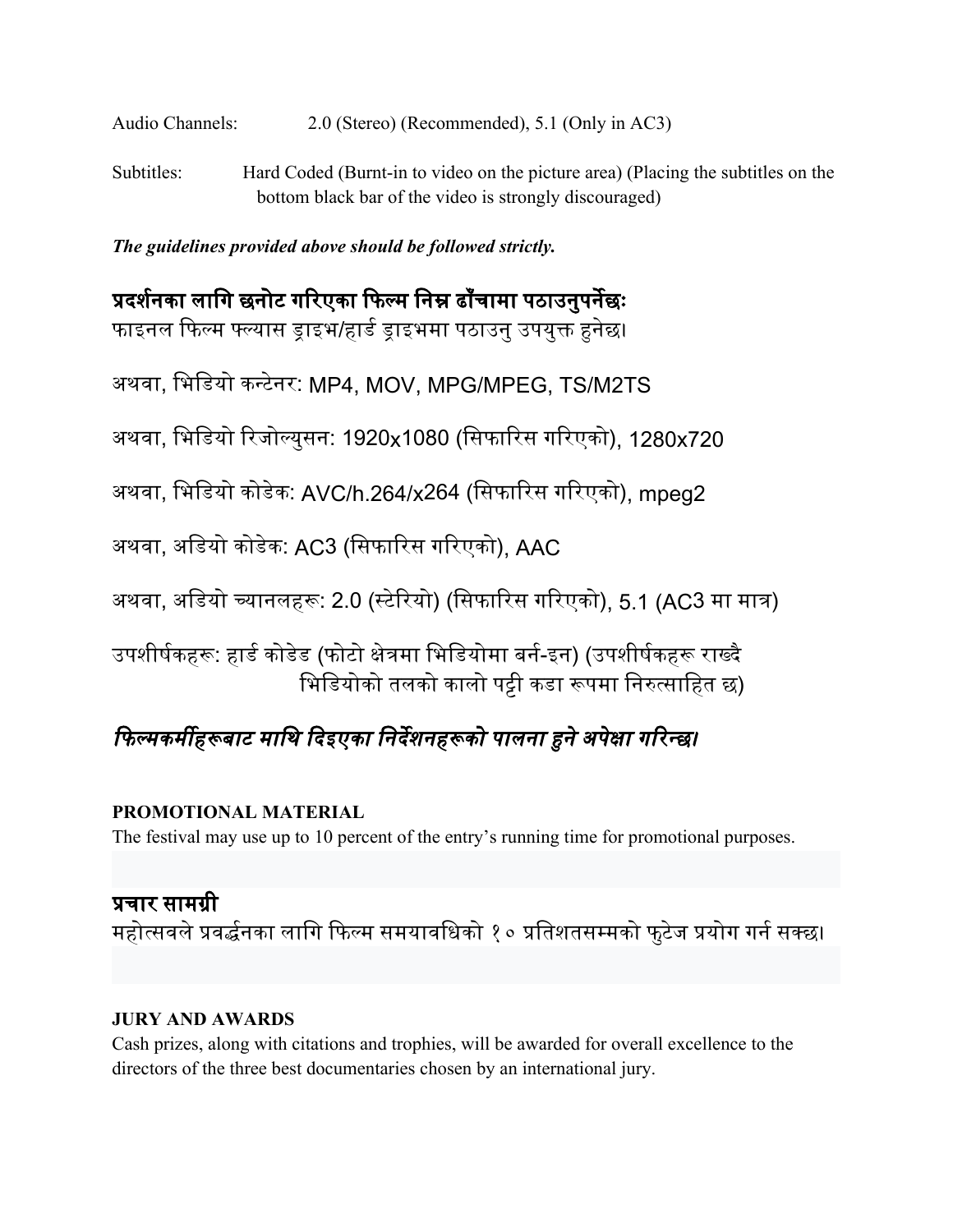#### **International Competition:**

| First Prize:  | NRs. 2, 00,000. |
|---------------|-----------------|
| Second Prize: | NRs. 1, 50,000. |
| Third Prize:  | NRs. 1, 00,000. |

#### **Nepal Panorama:**

| <b>Best Documentary</b> | NRs. 75,000.    |
|-------------------------|-----------------|
| <b>Best Fiction</b>     | NRs. 1, 00,000. |

# जूरी र पुरकार

अन्तर्राष्ट्रिय निणायक मण्डलद्वरा छनोट गरिएका तीन उत्कृष्ट फिल्मका निर्देशकहरूलाई ट्रफीसहित नगद पुरस्कार प्रदान गरिनेछ।

## अन्तर्राष्टिय प्रतियोगिता:

प्रथम पुरस्कार: रु. २००,०००।– (रु. दुई लाख) दोस्रो पुरस्कार: रु. १५०,०००।- (रु. १ लाख पचास हजार) तेस्रो पुरस्कार: रु. १००,०००।- (रु. एक लाख)

नेपाल पनोरामा: उत्कृष्ट वृत्तचित्र रु. ७५,०००।- (रु. पचहत्तर हजार) उत्कृष्ट चलचित्र रु. १,००,०००।- (रु. एक लाख)

### **AFK Subtitle Support**

Alliance Française de Katmandou (AFK) will support Nepali prize winning filmmakers to subtitle their films in French language.

# **AFK** उपशीषक सहयोग

Alliance Française de Katmandou (AFK) ले महोसवमा पुरकृत नेपाली चलिचत्रहरूको सबटाइटल फ्रेन्च भाषामा अनुवाद गर्न सहयोग गर्नेछ।

### **RETURNING OF ENTRIES**

Entering films to kimff 2022 indicates that the entry copies will be a part of the kimff archive maintained by the kimff Secretariat. These copies will be maintained as record and for reference. The films kept in the archive will not be distributed or screened commercially, but may be included in other screenings associated with kimff if permission is given by the filmmaker. The final prints will be returned upon request and kimff will bear the mailing cost.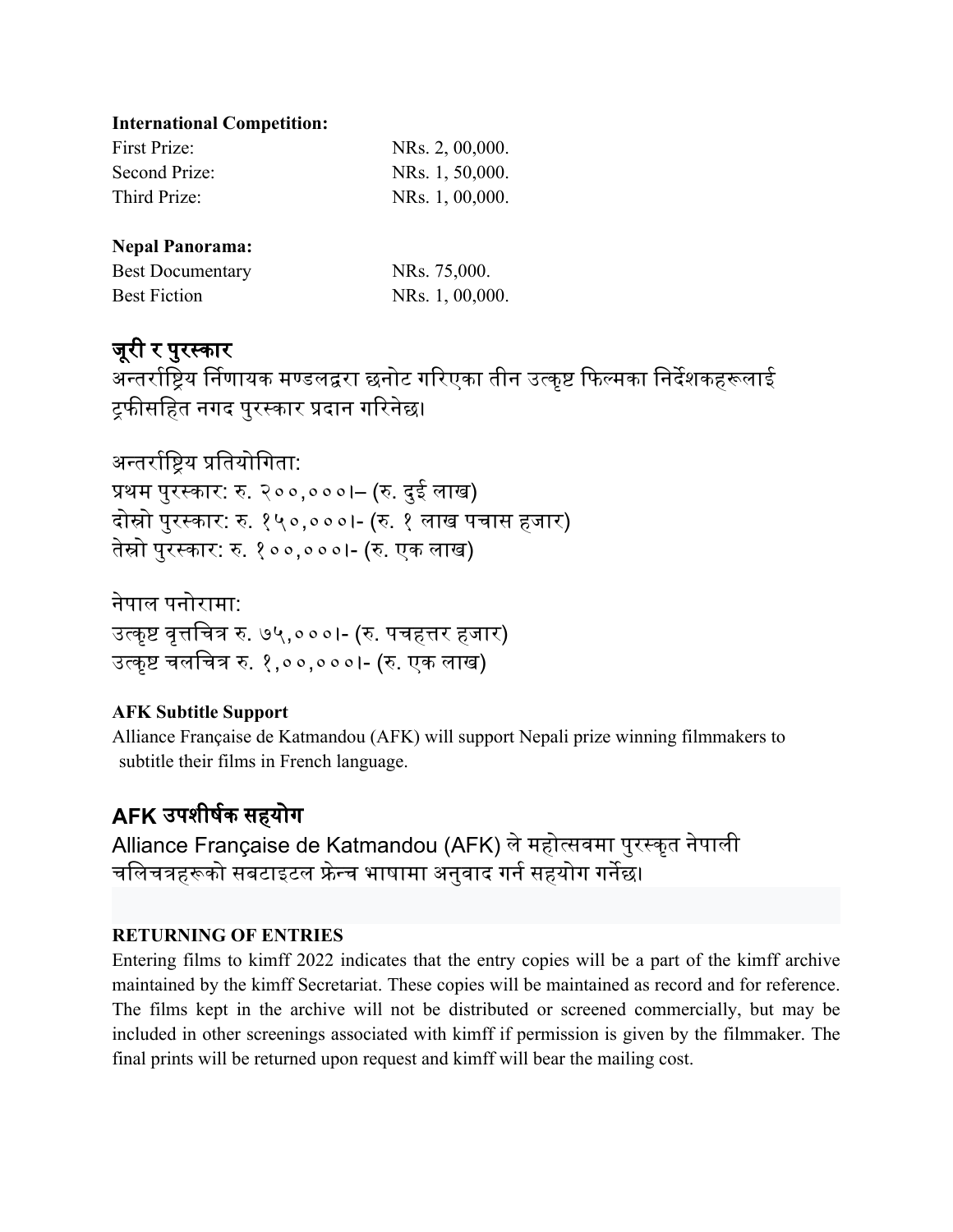The dispatching of any film to kimff implies acceptance of kimff regulations. Filmmakers are encouraged to attend the festival, and the organizers shall make every effort to help with travel advisories and will provide accommodation in Kathmandu during the festival.

# फिल्म फिता

किम्फ २०२२ मा प्रदर्शनका निम्ति छनोट भएका फिल्महरूको एक प्रति किम्फ सचिवालयले अभिलेखका रूपमा राख्नेछ। अभिलेखमा राखिएका चलचित्रहरूलाई व्यावसायिक रूपमा वितरण वा प्रदर्शन गरिने छैन, तर फिल्म निमाताको अनुमतिमा किम्फसँग सम्बन्धित अन्य प्रदर्शनीहरूमा समावेश गर्न सकिनेछ। सम्बन्धित फिल्मका निर्देशक/र्निमातहरूको अनुरोधमा किम्फ २०२२ मा प्रविष्टि भएका फिल्महरूको प्रति फिता गरिनेछ। त्यसरी फिता गर्दा लाग्ने खर्च कफले बेहोनछ।

महोत्सवमा चलचित्र पठाउनुको अर्थ किम्फका नीतिनियमहरू स्वतः स्वीकार गरिएको मानिनेछ। चलचित्रकर्मीहरूलाई महोत्सवमा उपस्थित हन प्रोत्साहित गरिएको छ । महोत्सवमा भाग लन आउने विदेशी सहभागीहरूलाई महोत्सव अवधिभर काठमाडौंमा खाने बस्नेको व्यवस्था किम्फले गर्नेछ।

## **Travelling kimff**

A special selection of films from kimff will form a travelling package that will tour Nepal and other countries (upon request) following the main festival. Filmmakers should indicate whether they want their films to be included in the package.

In case of any controversy on a matter not mentioned in the above regulations, the Festival Director, in consultation with the Festival Organizing Committee, will decide on appropriate action. The Director's word shall be final.

# घुम्ती किम्फ

किम्फले महोत्सवमा प्रदर्शन गरिएका फिल्महरूमध्ये छानेर नेपालभित्र र अन्य देशहरूमा घुम्ती किम्फ शीर्षक अन्तर्गत प्रदर्शन गर्नका लागि "ट्राभल प्याकेज" बनाउनेछ। फिल्म र्निमाताहरूले आफ्ना फिल्महरू प्याकेजमा समावेश गर्न चाहने या नचाहने सो किम्फलाई अघिबाट जानकारी गराउनुपछ।

माथि उल्लेख भएको वा नभएको विषयमा कुनै विवाद उत्पन्न भएमा महोत्सव निर्देशकले महोत्सव आयोजक समितिसँग परामर्श गरी उपयुक्त र्निणय लिनेछ । निर्देशकको फैसला अन्तिम नेछ।